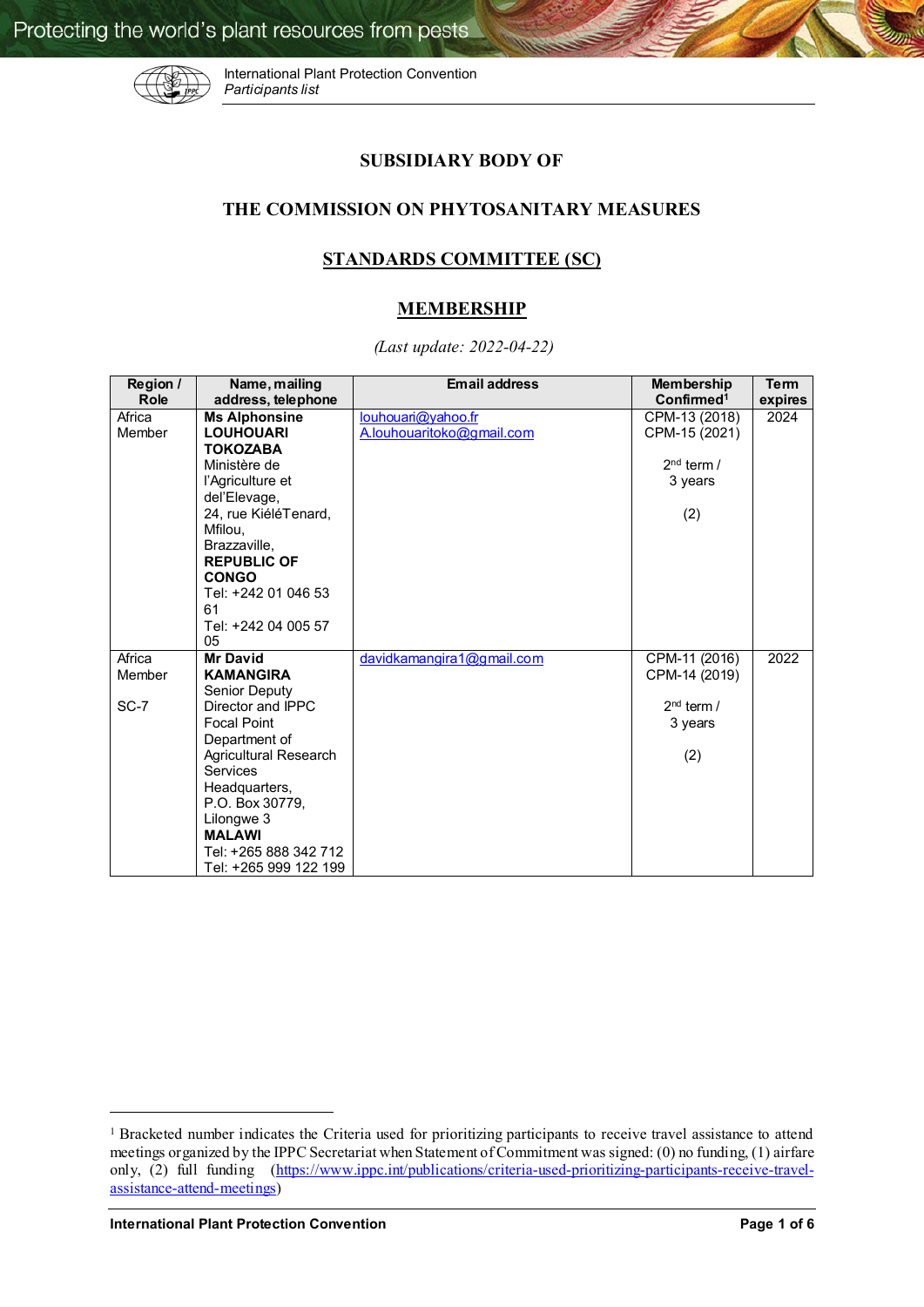| Region /<br>Role | Name, mailing<br>address, telephone              | <b>Email address</b>                                 | <b>Membership</b><br>Confirmed <sup>1</sup> | <b>Term</b><br>expires |
|------------------|--------------------------------------------------|------------------------------------------------------|---------------------------------------------|------------------------|
| Africa<br>Member | <b>Mr Theophilus</b><br><b>Mwendwa MUTUI</b>     | tmutui@kephis.org                                    | CPM-15 (2021)                               | 2024                   |
|                  | Acting Director,                                 |                                                      | $1st$ term /                                |                        |
|                  | <b>Technical Services</b><br>Division.           |                                                      | 3 years                                     |                        |
|                  | National Biosafety                               |                                                      | (2)                                         |                        |
|                  | Authority,<br><b>Pest Control Products</b>       |                                                      |                                             |                        |
|                  | Board (PCPB)                                     |                                                      |                                             |                        |
|                  | Building,<br>Loresho, off Waiyaki                |                                                      |                                             |                        |
|                  | way                                              |                                                      |                                             |                        |
|                  | P.O. Box 28251-00100<br>Nairobi                  |                                                      |                                             |                        |
|                  | <b>KENYA</b>                                     |                                                      |                                             |                        |
|                  | Tel: +254 20 267 8667<br>Mob: +254 725           |                                                      |                                             |                        |
| Africa           | 294445<br><b>Mr Prudence Tonator</b>             | tonattipoe@yahoo.co.uk                               | CPM-15 (2021)                               | 2024                   |
| Member           | <b>ATTIPOE</b>                                   |                                                      |                                             |                        |
|                  | Deputy Director, Head<br><b>Plant Quarantine</b> |                                                      | $1st$ term /<br>3 years                     |                        |
|                  | Division.                                        |                                                      |                                             |                        |
|                  | Ministry of Food and<br>Agriculture              |                                                      | (2)                                         |                        |
|                  | P.O. Box AM 94                                   |                                                      |                                             |                        |
|                  | Amasaman-Accra<br><b>GHANA</b>                   |                                                      |                                             |                        |
|                  | Tel: 0209793292,                                 |                                                      |                                             |                        |
| Asia             | 0262235397<br><b>Ms Chonticha</b>                | chonticha.r@doa.in.th                                | CPM-14 (2019)                               | 2022                   |
| Member           | <b>RAKKRAI</b>                                   |                                                      | $1st$ term /                                |                        |
|                  | Director,<br><b>Plant Quarantine</b>             |                                                      | 3 years                                     |                        |
|                  | Research Group,<br><b>Plant Protection</b>       |                                                      | (0)                                         |                        |
|                  | Research and                                     |                                                      |                                             |                        |
|                  | Development Office,<br>Department of             |                                                      |                                             |                        |
|                  | Agriculture,                                     |                                                      |                                             |                        |
|                  | 50 Phaholyothin Rd.,<br>Ladyao, Chatuchak,       |                                                      |                                             |                        |
|                  | Bangkok, 10900                                   |                                                      |                                             |                        |
|                  | <b>THAILAND</b><br>Tel: (+66) 2561 2537          |                                                      |                                             |                        |
|                  | Fax: (+66) 2561 2146<br>Mob: (+66) 8 9128        |                                                      |                                             |                        |
|                  | 6488                                             |                                                      |                                             |                        |
| Asia<br>Member   | Mr. Gerald Glenn F.<br><b>PANGANIBAN</b>         | gfpanganiban@gmail.com<br>gerald glenn97@hotmail.com | CPM-15 (2021)                               | 2024                   |
|                  | Assistant Director for                           |                                                      | $1st$ term /                                |                        |
|                  | Operations and<br>Administration, Bureau         |                                                      | 3 years                                     |                        |
|                  | of Plant Industry,                               |                                                      | (2)                                         |                        |
|                  | 692 San Andres<br>Street, Malate,                |                                                      |                                             |                        |
|                  | Manila,                                          |                                                      |                                             |                        |
|                  | <b>PHILIPPINES</b><br>Tel: +639153141568         |                                                      |                                             |                        |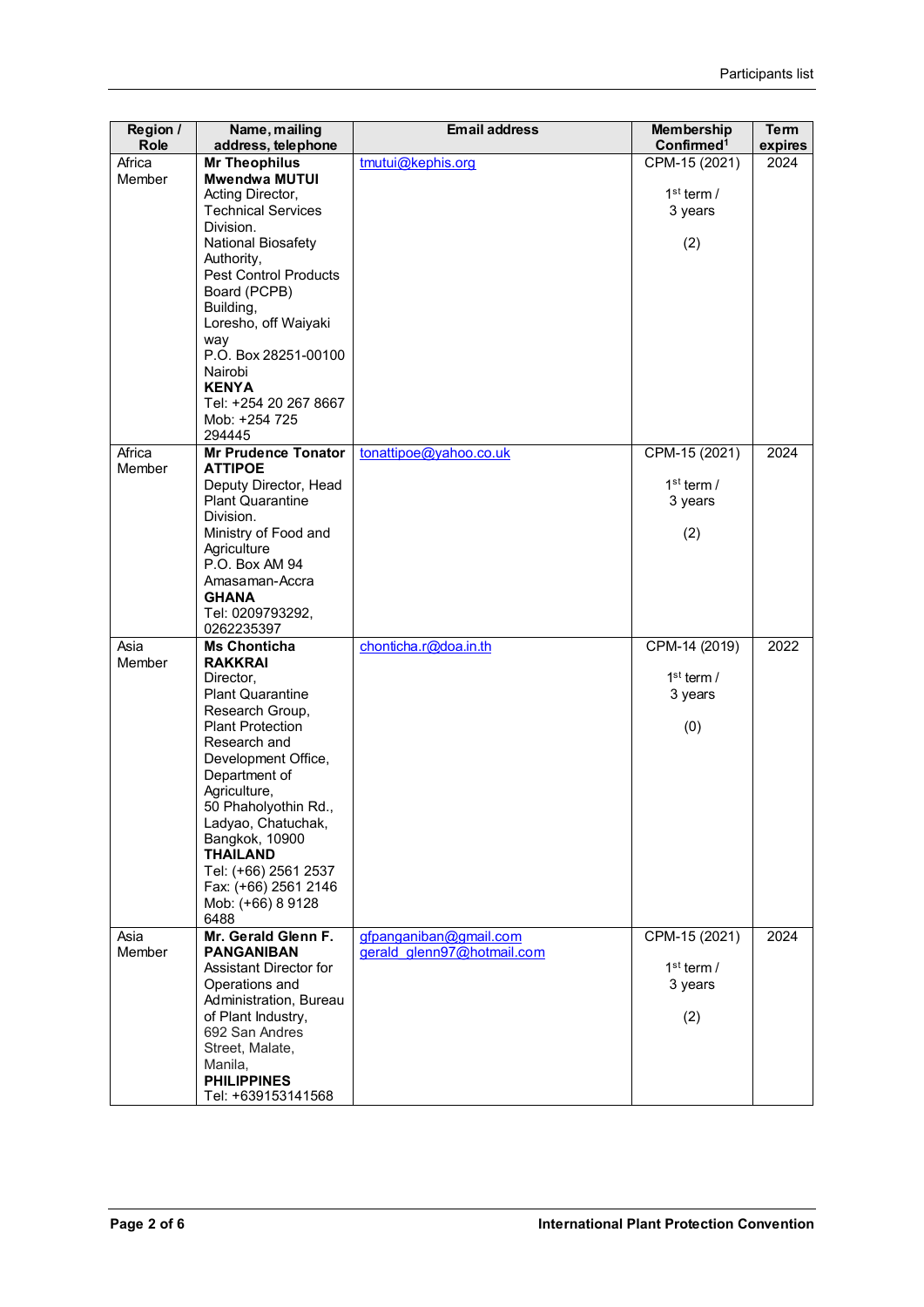| Region /<br><b>Role</b> | Name, mailing<br>address, telephone               | <b>Email address</b>                      | <b>Membership</b><br>Confirmed <sup>1</sup> | <b>Term</b><br>expires |
|-------------------------|---------------------------------------------------|-------------------------------------------|---------------------------------------------|------------------------|
| Asia                    | <b>Mr Masahiro SAI</b>                            | masahiro sai670@maff.go.jp                | CPM-13 (2018)                               | 2024                   |
| Member                  | Senior Researcher                                 |                                           | CPM-15 (2021)                               |                        |
|                         | (Head of Section)                                 |                                           |                                             |                        |
| SC-7                    | Planning and                                      |                                           | $2nd$ term /                                |                        |
|                         | Coordination Section,<br><b>Research Division</b> |                                           | 3 years                                     |                        |
|                         | Yokohama Plant                                    |                                           | (0)                                         |                        |
|                         | <b>Protection Station</b>                         |                                           |                                             |                        |
|                         | Ministry of Agriculture,                          |                                           |                                             |                        |
|                         | Forestry and Fisheries                            |                                           |                                             |                        |
|                         | (MAFF)                                            |                                           |                                             |                        |
|                         | <b>JAPAN</b><br>Tel: +81-45-211-7165              |                                           |                                             |                        |
| Asia                    | <b>Mr Xiaodong FENG</b>                           | fengxdong@agri.gov.cn                     | CPM-13 (2018)                               | 2024                   |
| Member                  | Deputy Director of the                            |                                           | CPM-15 (2021)                               |                        |
|                         | Division of Plant                                 |                                           |                                             |                        |
|                         | Quarantine, NATESC                                |                                           | $2nd$ term /                                |                        |
|                         | Ministry of Agriculture                           |                                           | 3 years                                     |                        |
|                         | No. 20, Maizidian<br>Street, Chaoyang             |                                           |                                             |                        |
|                         | District,                                         |                                           | (0)                                         |                        |
|                         | <b>Beijing 100125</b>                             |                                           |                                             |                        |
|                         | <b>CHINA</b>                                      |                                           |                                             |                        |
|                         | Tel: (8610)59194524                               |                                           |                                             |                        |
| Europe                  | <b>Mr Harry ARIJS</b>                             | Harry.ARIJS@ec.europa.eu                  | Replacement for                             | 2024                   |
| <b>Member</b>           | European                                          |                                           | Ms Olga<br>LavrentjevaCPM-                  |                        |
|                         | Commission, DG                                    |                                           | 15 (2021)                                   |                        |
|                         | Sante G-1, Plant                                  |                                           |                                             |                        |
|                         | Health                                            |                                           | $1st$ term /                                |                        |
|                         | Rue Froissart 101,                                |                                           | 3 years                                     |                        |
|                         | 6/60<br>1040 Brussels                             |                                           | (0)                                         |                        |
|                         | <b>BELGIUM</b>                                    |                                           |                                             |                        |
|                         | Tel: +3222987645                                  |                                           |                                             |                        |
| Europe                  | <b>Ms Mariangela</b>                              | mariangela ciampitti@regione.lombardia.it | CPM-14 (2019)                               | 2022                   |
| Member                  | <b>CIAMPITTI</b>                                  |                                           |                                             |                        |
|                         | Servizio Fitosanitario                            |                                           | $1st$ term /                                |                        |
|                         | DG Agricoltura                                    |                                           | 3 years                                     |                        |
|                         | Regione Lombardia                                 |                                           |                                             |                        |
|                         | Piazza Città di<br>Lombardia 1                    |                                           | (0)                                         |                        |
|                         | 20124 Milano                                      |                                           |                                             |                        |
|                         | <b>ITALY</b>                                      |                                           |                                             |                        |
|                         | Tel: (+39) 3666603272                             |                                           |                                             |                        |
| Europe                  | Mr Samuel BISHOP                                  | sam.bishop@defra.gsi.gov.uk               | CPM-13 (2018)                               | 2024                   |
| Member                  | Plant Health Policy<br>team                       |                                           | CPM-15 (2021)                               |                        |
| SC-7                    | Room 11G35                                        |                                           | $2nd$ term /                                |                        |
|                         | Department for                                    |                                           | 3 years                                     |                        |
|                         | Environment, Food                                 |                                           |                                             |                        |
|                         | and Rural Affairs                                 |                                           | (0)                                         |                        |
|                         | National Agri-Food                                |                                           |                                             |                        |
|                         | <b>Innovation Campus</b><br>Sand Hutton           |                                           |                                             |                        |
|                         | York                                              |                                           |                                             |                        |
|                         | North Yorkshire                                   |                                           |                                             |                        |
|                         | <b>UNITED KINGDOM</b>                             |                                           |                                             |                        |
|                         | <b>YO41 4LZ</b>                                   |                                           |                                             |                        |
|                         | Tel: +44 (0)                                      |                                           |                                             |                        |
|                         | 2080262506<br>Mob: $+44(0)$                       |                                           |                                             |                        |
|                         | 7827976902                                        |                                           |                                             |                        |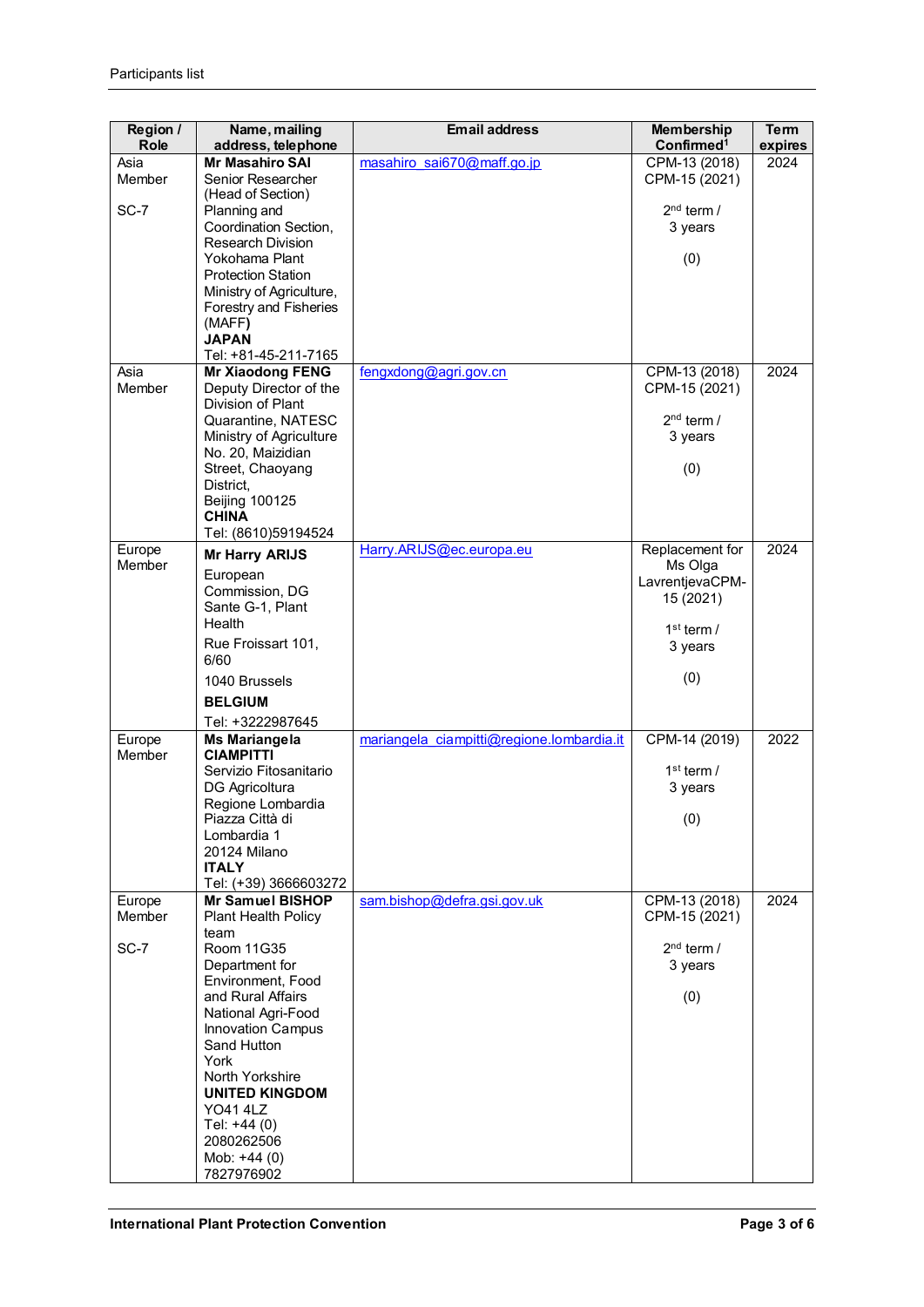| Region /<br><b>Role</b> | Name, mailing<br>address, telephone          | <b>Email address</b>             | <b>Membership</b><br>Confirmed <sup>1</sup> | <b>Term</b><br>expires |
|-------------------------|----------------------------------------------|----------------------------------|---------------------------------------------|------------------------|
| Europe                  | <b>Mr David</b>                              | dopatowski@yahoo.com             | CPM-1 (2006)                                | 2024                   |
| Member                  | <b>OPATOWSKI</b>                             | davido@moag.gov.il               | CPM-4 (2009)                                |                        |
|                         | Head, Plant                                  |                                  | CPM-12 (2017)                               |                        |
|                         | Biosecurity,                                 |                                  | CPM-15 (2021)                               |                        |
|                         | Plant Protection and                         |                                  |                                             |                        |
|                         | <b>Inspection Services</b>                   |                                  | $4th$ term /                                |                        |
|                         | (PPIS),                                      |                                  | 3 years                                     |                        |
|                         | P.O. Box 78, Bet                             |                                  |                                             |                        |
|                         | Dagan,                                       |                                  | (0)                                         |                        |
|                         | 50250                                        |                                  |                                             |                        |
|                         | <b>ISRAEL</b>                                |                                  |                                             |                        |
|                         | Tel: 972-(0)3-9681518                        |                                  |                                             |                        |
|                         | Mob: 972-(0)506-                             |                                  |                                             |                        |
|                         | 241885                                       |                                  |                                             |                        |
|                         | Fax: 972-(0)3-9681571                        |                                  |                                             |                        |
| Latin                   | Mr André Felipe C. P.                        | andre.peralta@agricultura.gov.br | CPM-14 (2019)                               | 2022                   |
| America                 | da SILVA                                     |                                  |                                             |                        |
| and                     | Federal Inspector                            |                                  | $1st$ term /                                |                        |
| Caribbean               | <b>Quarantine Division</b>                   |                                  | 3 years                                     |                        |
| Member                  | Ministry of Agriculture,                     |                                  |                                             |                        |
|                         | Live Stock and Food                          |                                  | (0)                                         |                        |
|                         | Supply                                       |                                  |                                             |                        |
|                         | <b>BRAZIL</b>                                |                                  |                                             |                        |
|                         | Tel: (61) 3218-2925                          |                                  |                                             |                        |
| Latin<br>America        | <b>Mr Hernando Morera</b><br><b>GONZALEZ</b> | hmorera@sfe.go.cr                | CPM-13 (2018)                               | 2024                   |
| and                     | Pest Risk Analyst                            |                                  | CPM-15 (2021)                               |                        |
| Caribbean               | Servicio Fitosanitario                       |                                  | $2nd$ term /                                |                        |
| Member                  | del Estado                                   |                                  | 3 years                                     |                        |
|                         | 300 Sur de Teletica,                         |                                  |                                             |                        |
| <b>SC-7</b>             | Sabana Sur, San                              |                                  | (1)                                         |                        |
|                         | José,                                        |                                  |                                             |                        |
|                         | <b>COSTA RICA</b>                            |                                  |                                             |                        |
|                         | Tel: +(506) 8660-8383                        |                                  |                                             |                        |
| Latin                   | Mr Ezequiel FERRO                            | eferro@senasa.gov.ar             | CPM-14 (2019)                               | 2022                   |
| America                 | Dirección Nacional de                        |                                  |                                             |                        |
| and                     | Protección Vegetal -                         |                                  | $3rd$ term /                                |                        |
| Caribbean               | <b>SENASA</b>                                |                                  | 3 years                                     |                        |
| Member                  | Av.Paeso Colón 315                           |                                  |                                             |                        |
|                         | C.A. de Buenos Aires                         |                                  | (0)                                         |                        |
| SC                      | <b>ARGENTINA</b>                             |                                  |                                             |                        |
| Chairperson             | Tel/Fax: (+5411) 4121-                       |                                  |                                             |                        |
|                         | 5091                                         |                                  |                                             |                        |
| Latin                   | Mr Álvaro                                    | alvaro.sepulveda@sag.gob.cl      | CPM-10 (2015)                               | 2024                   |
| America                 | SEPÚLVEDA LUQUE                              |                                  | CPM-13 (2018)                               |                        |
| and                     | Servicio Agrícola y                          |                                  | CPM-15 (2021)                               |                        |
| Caribbean               | Ganadero                                     |                                  |                                             |                        |
| Member                  | División de Protección                       |                                  | $3rd$ term /                                |                        |
|                         | Agrícola y Forestal                          |                                  | 3 years                                     |                        |
|                         | Av. Presidente Bulnes                        |                                  |                                             |                        |
|                         | 140, 4 <sup>th</sup> floor, Santiago,        |                                  | (0)                                         |                        |
|                         | <b>CHILE</b>                                 |                                  |                                             |                        |
|                         | Tel: + 56-2 234 5120                         |                                  |                                             |                        |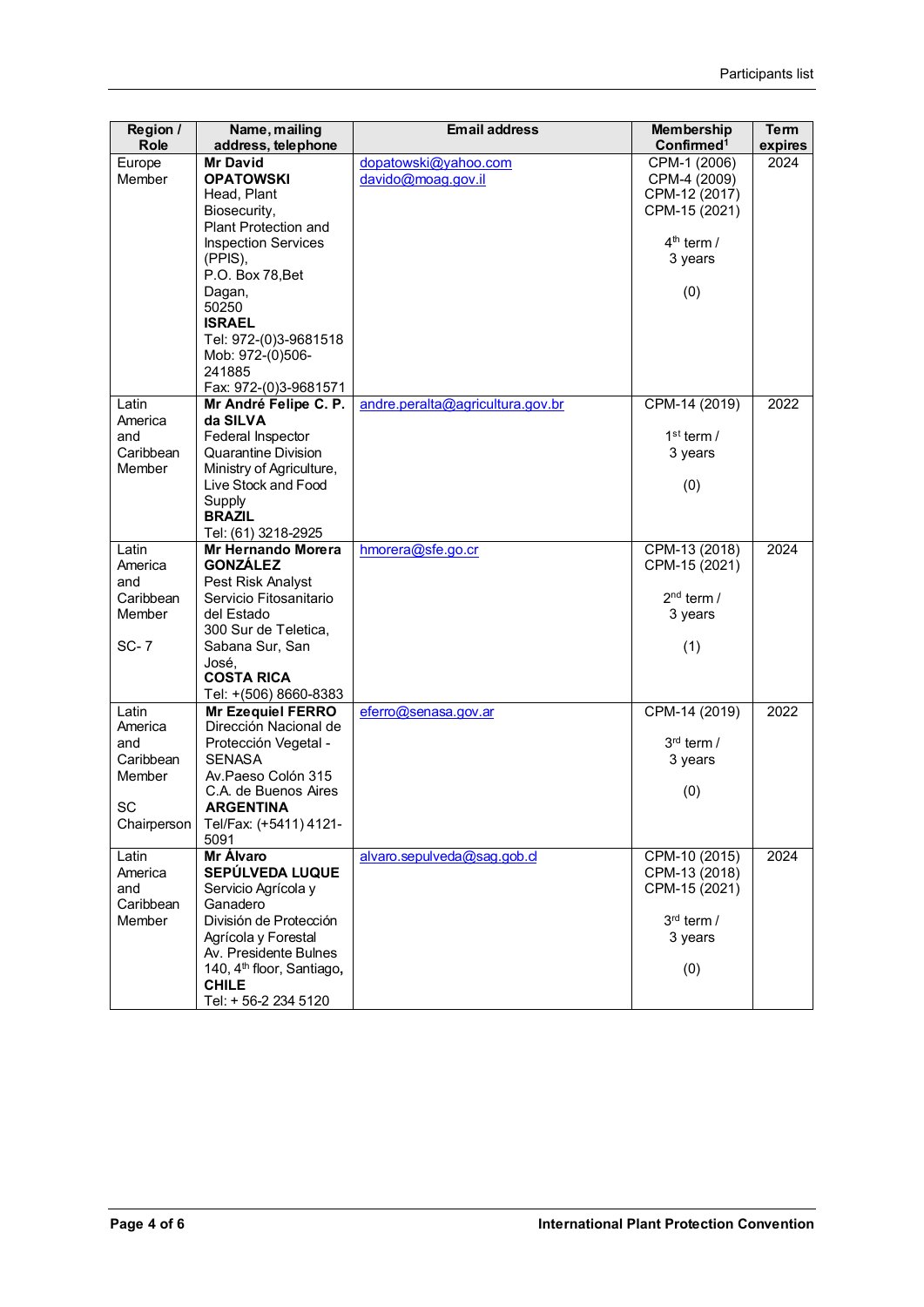| Region /<br><b>Role</b> | Name, mailing<br>address, telephone               | <b>Email address</b>             | <b>Membership</b><br>Confirmed <sup>1</sup> | <b>Term</b><br>expires |
|-------------------------|---------------------------------------------------|----------------------------------|---------------------------------------------|------------------------|
| Near East               | Ms Maryam Jalili                                  | marypaya@yahoo.com jalili@ppo.ir | CPM-15 (2021)                               | 2024                   |
| Member                  | <b>MOGHADAM</b>                                   |                                  |                                             |                        |
|                         | Head of Phytosanitary                             |                                  | $1st$ term /                                |                        |
|                         | and Plant Quarantine                              |                                  | 3 years                                     |                        |
|                         | Bureau, Plant                                     |                                  |                                             |                        |
|                         | Protection                                        |                                  | (0)                                         |                        |
|                         | Organization,                                     |                                  |                                             |                        |
|                         | Agriculture Ministry.<br>No.24, the Eastern first |                                  |                                             |                        |
|                         | floor, Eastern                                    |                                  |                                             |                        |
|                         | Shahrokh Alley,                                   |                                  |                                             |                        |
|                         | Mordad Street, Golha                              |                                  |                                             |                        |
|                         | (flowers) Square,                                 |                                  |                                             |                        |
|                         | Fatemi Square,                                    |                                  |                                             |                        |
|                         | Tehran. Postal code:                              |                                  |                                             |                        |
|                         | 1413973143                                        |                                  |                                             |                        |
|                         | <b>IRAN</b>                                       |                                  |                                             |                        |
|                         | Cel: 00989126049255                               |                                  |                                             |                        |
| Near East<br>Member     | <b>Mr Nader ELBADRY</b><br>Phytosanitary          | nader.badry@gmail.com            | CPM-15 (2021)                               | 2024                   |
|                         | Specialist,                                       |                                  | $1st$ term /                                |                        |
| SC-7                    | <b>Central Administration</b>                     |                                  | 3 years                                     |                        |
|                         | of Plant Quarantine,                              |                                  |                                             |                        |
|                         | 6 Michel Bakhoum St.,                             |                                  | (2)                                         |                        |
|                         | Dokki, Giza,                                      |                                  |                                             |                        |
|                         | <b>EGYPT</b>                                      |                                  |                                             |                        |
|                         | Tel: +201096799493                                |                                  |                                             |                        |
| Near East<br>Member     | Mr Imad (M.E) Jrouh<br><b>AL-AWAD</b>             | alawademad@yahoo.com             | CPM-15 (2021)                               | 2024                   |
|                         | Director Assistant of                             |                                  | $1st$ term /                                |                        |
|                         | plant protection &                                |                                  | 3 years                                     |                        |
|                         | Phytosanitary                                     |                                  |                                             |                        |
|                         | Department / Ministry                             |                                  | (1)                                         |                        |
|                         | of Agriculture.                                   |                                  |                                             |                        |
|                         | <b>JORDAN</b>                                     |                                  |                                             |                        |
|                         | Tel: 0096265686151                                |                                  |                                             |                        |
|                         | Ext. 309<br>Mob:                                  |                                  |                                             |                        |
|                         | 00962795363297                                    |                                  |                                             |                        |
| Near East               | <b>Mr Mohamed Lahbib</b>                          | benjamaaml@gmail.com             | CPM-15 (2021)                               | 2024                   |
| Member                  | <b>BEN JAMÂA</b>                                  |                                  |                                             |                        |
|                         | Direction of Plant                                |                                  | $1st$ term /                                |                        |
|                         | Health and Control of                             |                                  | 3 years                                     |                        |
|                         | Agricultural Inputs,                              |                                  |                                             |                        |
|                         | 30, Rue Alain Savary,                             |                                  | (2)                                         |                        |
|                         | 1002- Tunis.                                      |                                  |                                             |                        |
|                         | <b>TUNISIA</b><br>Mob: +216.98.265.525            |                                  |                                             |                        |
| North                   | <b>Ms Marina ZLOTINA</b>                          | Marina.A.Zlotina@aphis.usda.gov  | CPM-10 (2015)                               | 2024                   |
| America                 | <b>IPPC Technical</b>                             |                                  | CPM-13 (2018)                               |                        |
| Member                  | <b>Director</b>                                   |                                  | CPM-15 (2021)                               |                        |
|                         | USDA-APHIS, Plant                                 |                                  |                                             |                        |
| SC-7                    | Protection and                                    |                                  | $3rd$ term /                                |                        |
|                         | Quarantine (PPQ)                                  |                                  | 3 years                                     |                        |
|                         | 4700 River Rd,                                    |                                  |                                             |                        |
|                         | 5c-03.37 Riverdale,<br>MD 20737                   |                                  | (0)                                         |                        |
|                         | <b>USA</b>                                        |                                  |                                             |                        |
|                         | Tel: 1-301-851-2200                               |                                  |                                             |                        |
|                         | Cell: 1-301-832-0611                              |                                  |                                             |                        |